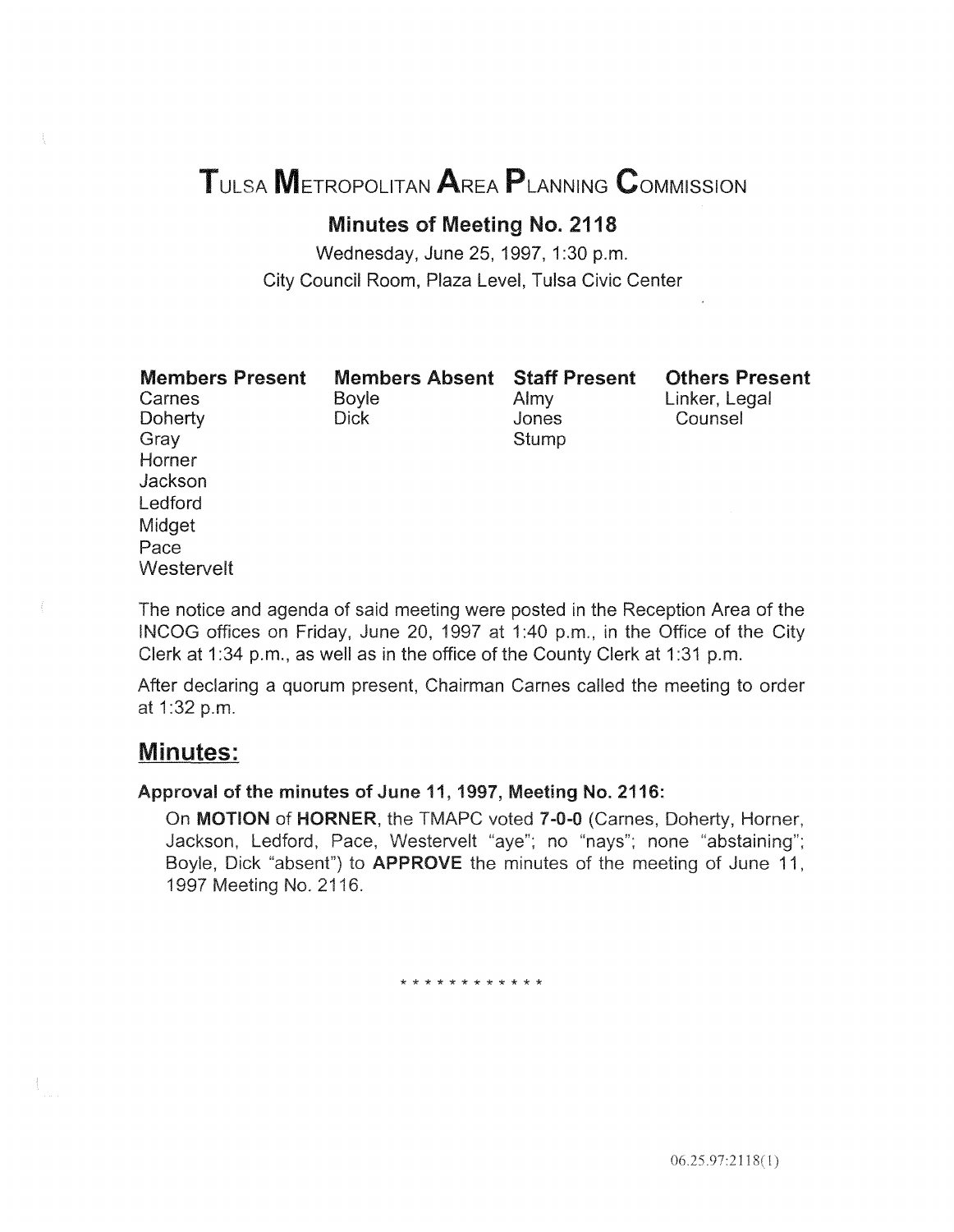# Reports:

# Director's Report:

Mr. Stump stated the TMAPC receipts and deposits for the month of M by were somewhat below average.

Mr. Stump presented street closing request No. 5-3-97-54 for the east side of Peoria Avenue between  $44<sup>th</sup>$  and  $45<sup>th</sup>$  Street. The request is for half of the service road to be closed in conjunction with a recent rezoning request for commercial zoning which was approved by the City Council.

Mr. Stump stated at the City Council meeting there was some concern about needing additional buffering for the single-family residences to the east. The proposal was if adequate buffering could be provided, it might be beneficial to close the frontage road and allow the developer of the commercial property to move his development to the west and provide a larger area for buffering on the east side of the property.

Mr. Stump stated the request before the Commission today is for a 15-foot planted area between Peoria and the service road, which includes the 50-foot roadway area for a total of 65 feet. He stated the only other use which is served by this road is a 32-unit condominium development. The condominium's access to parking is off of 45<sup>th</sup> Street, which is a one-way, dead end parking lot that he feels does not circulate well. He stated visitors and emergency vehicles use the service road.

Mr. Stump stated staff's recommendation is to consider vacating both segments of the frontage road and use the 10-foot strip on the north side of condos for a paved, one-way drive from the parking lot located at the back of the condos. This would allow for additional angular-type parking and a loop-type circulation. If the south portion was closed, it would prohibit the commercial development from using the service road as access to their development.

# Interested Parties Comments:

**Elmer Glenn**, 4517 South Peoria Avenue #18, 74105, stated he lives in the condos. The street in question runs directly in front of the condos. He feels if the street is closed, it would cut off services, such as police, fire, ambulance, postal and delivery service, to the front of the condominiums.

Mr. Glenn feels the proposed drive and angular-type parking lot would not be adequate due to the area is not large or wide enough and there is a balcony to be dealt with by delivery truck or fire trucks.

Mr. Glenn presented pictures and a plat showing the condominiums and the parking area. He stated there are 32 units, privately-owned, and each has one or more assigned parking space(s). There are adequate parking spaces for the owners, but not for visitors or service vehicles.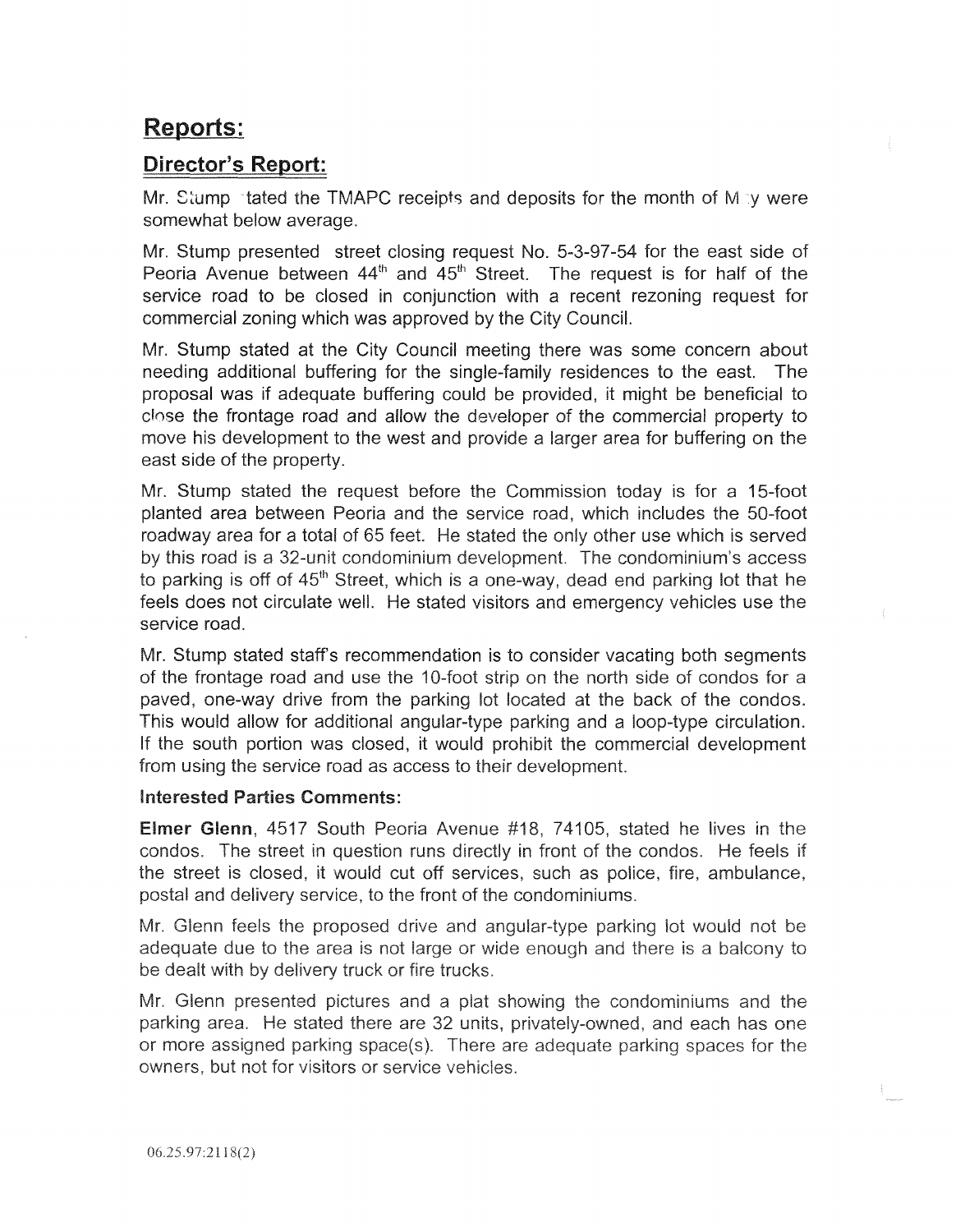Mr. Glenn stated the residents purchased their condos for the beauty and accessibility. They are against losing the greenbelt. The greenbelt is used as screening between the condos and Peoria. He stated the greenbelt cuts down on the noise. He stated when the Commission met on the rezoning renuest the resigents had no objections to the property being zoned commercial as long as the street remains open.

Mr. Glenn pointed out that the president of the condo association, at the time of the rezoning, did not carry out the instruction of the association in regard that the condo property would not change to commercial unless someone purchased the entire property and building and then requested the change in zoning.

Mr. Glenn noted that Mr. Levy stated he had no intentions of closing the service road. He feels if Mr. Levy have expressed intentions of closing the service road at the time of the rezoning hearing, the association would not have supported the zoning change. He feels the closing of the service road would reduce the value the condos.

Carol Swenson, 1723 East 71<sup>st</sup> Street, stated she has been retained by the homeowners association of Swiss Riviera. She stated there are 32 homeowners in the condominium complex, six of whom are the original owners since 1965. She noted most residents are older persons who are retired. She feels most residents purchased at this location due to the aesthetics of the greenbelt that buffers the residents from Peoria Avenue.

Ms. Swenson stated the service road is the only street access to the front of the condos. The parking lot is a limited common element maintained by the association, but the actual parking lots are owned individually by the unit owners. She noted access to the rear parking lot is key-activated and not a public access. Security is also a concern of the association.

Ms. Swenson feels if an additional parking lot or a turnaround is constructed, it would only encourage more use by non-residents and lower security. She noted the association does not have the financial means to construct a parking lot or maintain the vacated parcel.

Ms. Swenson stated the commercialization is one thing, but to close the service road, which is the only through street to the front, would only reduce the aesthetics and value of the condo property. She noted the association is prepared to prevent the closing of the service road at the court level.

Nancy Apgar, 3914 South Norfolk, stated she represents the Brookside Neighborhood Association. She reminded the Commission of her appearing before them in January and presented a letter of opposition to the zoning change and noted she suggested a PUD be filed.

Ms. Apgar stated she was unable to attend the City Council meeting regarding the zoning request; however, she was able to tape the meeting and Mr. Levy's statement that he had no intentions of closing the service road.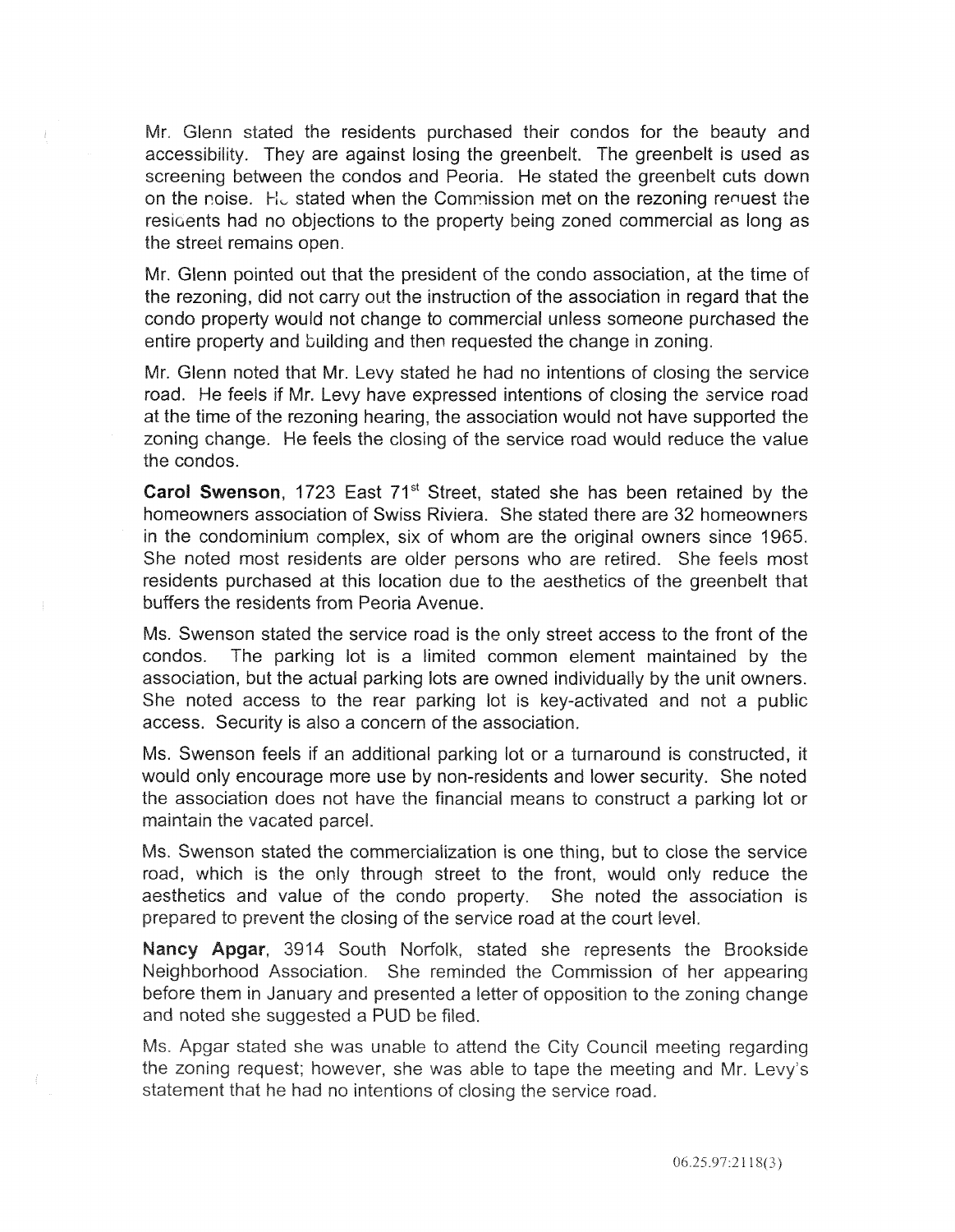Ms. Apgar stated Ms. Dunham, the president of the association at the time of the rezoning, gave the impression that she did not care whether the road was closed or not. She feels Ms. Dunham's remarks were misunderstood. She clarified the desire of the association to Councilman Gardner in that the association does not want the road closed.

Ms. Apgar noted the residents of the condos purchase trees and City crews planted them in the greenspace along Peoria Avenue, providing a residentiallooking atmosphere. She stated she is not aware of what type of landscaping will be provided on the CS-zoned property.

Ms. Apgar stated she has talked with the residents on Quaker Avenue, which backs to the commercially-zoned tract, in regard to the a roadway being constructed behind their residents.

Ms. Apgar asked the Commission to deny the request and keep the service road open.

# TMAPC Comments:

Mr. Doherty stated he understands many of the condominium residents are concerned with the service road being closed because it is necessary to them for access. He asked whether the residents have been briefed on the fact if the road was closed and vacant the property would revert to them and they could make a private drive or another type of arrangement for their own use. Mr. Stump replied he has not talked to the group directly.

Mr. Doherty asked Mr. Glenn the reason why the association uses the service road. Mr. Glenn replied it is used for mail, fire truck, delivery services, as well as visitor parking. He noted there is an "unmarked" loading/unloading zone.

Mr. Doherty explained if ihe road was closed and vacated, the condo owners would retain ownership. Mr. Glenn replied he understood that; however, if the road is closed the residents would have to turn around to exit the condos instead of driving straight through. Mr. Doherty reminded him if the road is left open commercial traffic traveling north is going to use the road. Mr. Glenn replied there is already commercial use of the road.

Mr. Doherty stated that if the street is vacated, the condo owners would have ownership and control of the property. Mr. Glenn replied the association does not want the road closed nor do they want the ownership of the property if the road is vacated. The association wants to maintain the greer belt.

Mr. Doherty stated one of the problems is the depth of the commercial property. The residents on Quaker who backs to the commercial property would have less noise if the service road is closed and the development is moved farther to the west.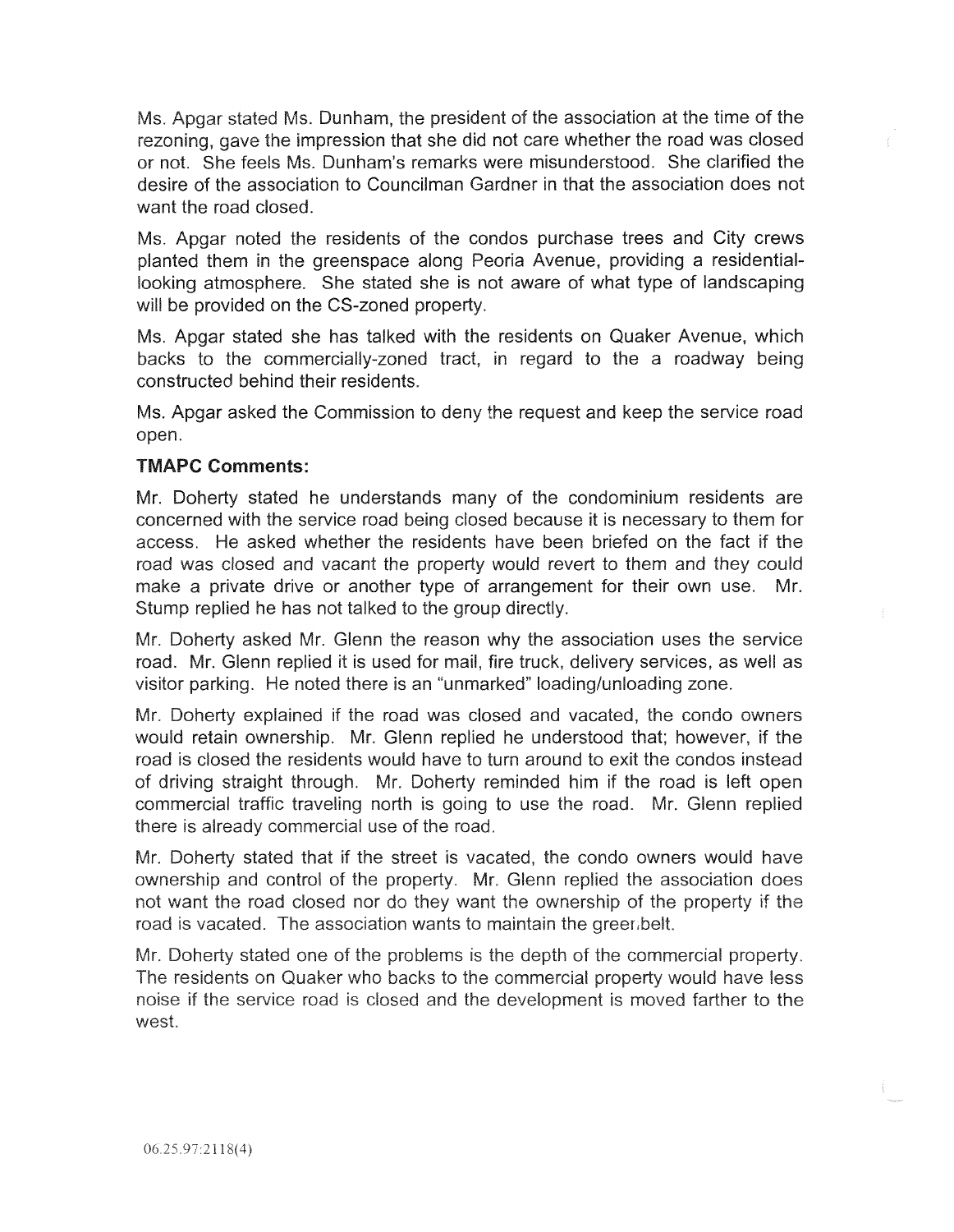Mr. Doherty feels the issue is how to best redevelop the property without hurting the entire Brookside neighborhood. The circulation pattern benefits the residents the condos and residents on 45<sup>th</sup> Street. The proposed development will hurt the residents on Quaker Avenue.

Mr. Doherty suggested closing the north half of the service road. Ms. Apgar stated if the north half is vacated, the people on the south half would have to make some type of arrangements for a turnaround or access road. Mr. Doherty stated an access drive may not work due to the balcony; however, a hammerhead turnaround could be installed that would work.

Ms. Apgar stated the condo association has requested the service road to remain open and that Mr. Levy stated in the rezoning hearing the road would remain open. Mr. Doherty replied that this request came about from a request by Council Gardner in regard to the circulation pattern for the residents on Quaker Avenue. Ms. Apgar suggested if the road is closed, special care should be given to ensure buffering and green space. Mr. Doherty suggested the vacation be conditioned to the commercial property develop as a PUD.

Mr. Midget feels a PUD would be a good way to guide the development and protect the surrounding neighborhood. He stated he would not like to see the service road closed unless there are some means of protecting the residents by providing a buffering or greenbelt.

Mr. Westervelt stated it is difficult to support the street closing by the information that was provided in the agenda packet. He suggested an aerial photo be included in the packets in the future. He stated he did not have a chance to visit the site and suggested continuing the request to another meeting to allow him and other Commissioners time to visit the site and review the aerial photo.

Ms. Gray stated she visited the site and noted the condo units are wellmaintained and the residents have a large invested interest in their properties. She stated she tried to access the parking lot and was unsuccessful. She feels an access drive would not be sufficient due to the limited space.

Ms. Gray feels since Mr. Levy presented the rezoning request under the impression the service road would not be closed, to close the road would be an injustice to neighborhood.

#### TMAPC Action; 9 members present:

Ŧ.

On MOTION of WESTERVELT, the TMAPC voted 9-0-0 (Carnes, Doherty, Gray, Horner, Jackson, Ledford, Midget, Pace, Westervelt "aye"; no "nays"; none "abstaining"; Boyle, Dick "absent") to CONTINUE the Right-of-Way Closing Request No. 5-3-97-54 to July 2, 1997.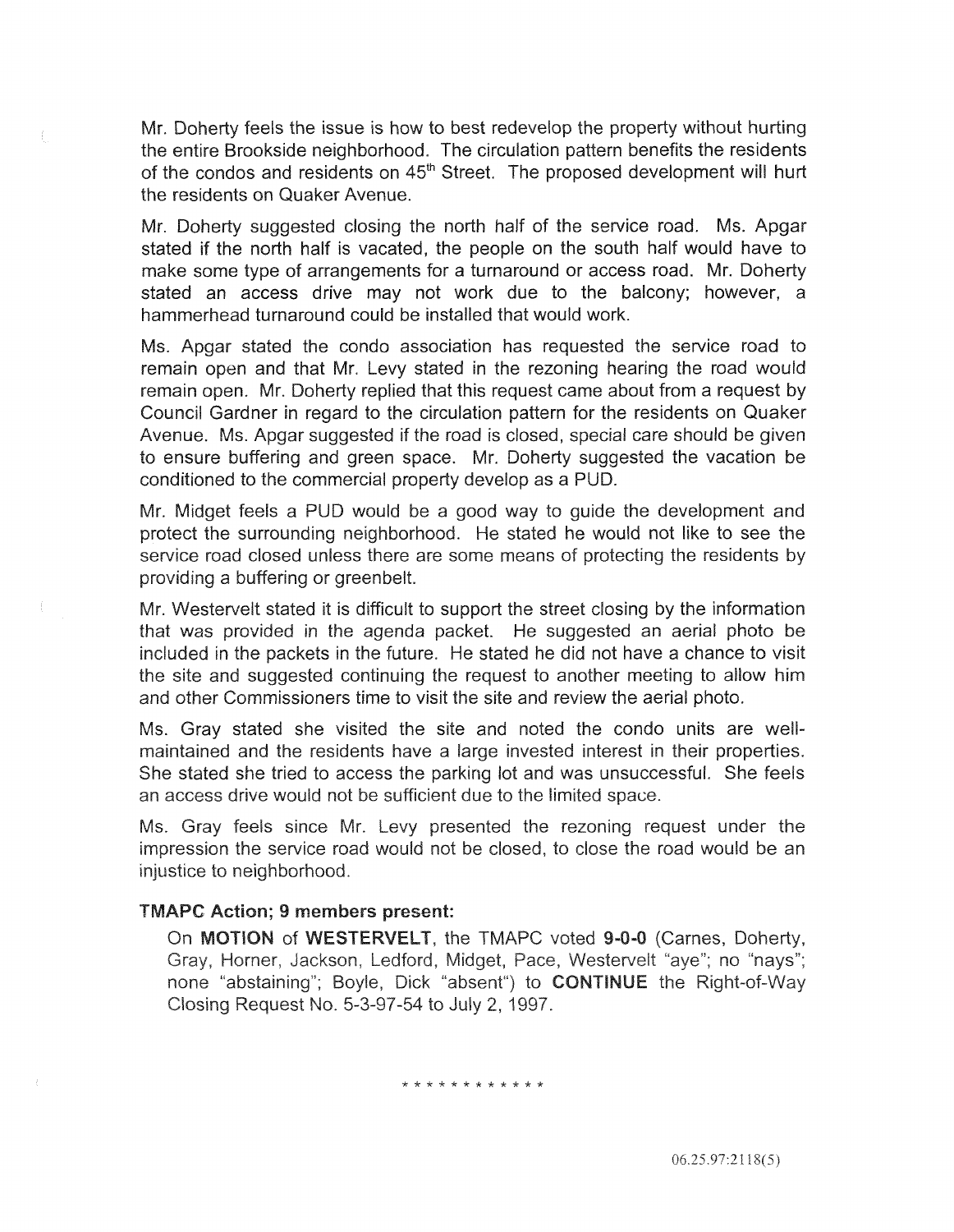Ms. Apgar requested the request be continued to July 9, 1997 because would not be able to attend the July 2 meeting.

#### TMAPC Action; 9 members present:

On MOTION of WESTERVELT, the TMAPC voted 9-0-0 (Carnes, Doherty, Gray, Horner, Jackson, Ledford, Midget, Pace, Westervelt "aye"; no "nays"; none "abstaining"; Boyle, Dick "absent") to **AMEND** the motion to **CONTINUE** the Right-of-Way Closing Request No. 5-3-97-54 to July 9, 1997.

\* \* \* \* \* \* \* \* \* \* \* \*

# Zoning Public **Hearing:**

Application No.: Z-6595 Applicant: Warren G. Morris Location: West of Southwest corner 111<sup>th</sup> Street South and South Yale Avenue Presented to TMAPC: Warren G. Morris AG to RS-2 (PD-26) (CD-8)

#### Staff Recommendation:

Relationship to the Comprehensive Plan:

The District 26 Plan, a part of the Comprehensive Plan for the Tulsa Metropolitan Area, designates the subject property as Low Intensity - Residential.

According to the Zoning Matrix the requested RS-2 zoning is in accordance with the Plan Map.

Staff Comments:

Site Analysis: The subject property is approximately five acres in size and located west of the southwest corner of East 111<sup>th</sup> Street South and South Yale Avenue. The property is gently sloping, non-wooded on the east half and partially wooded with a single-family dwelling on the west half, and is zoned AG.

Surrounding Area Analysis: The subject tract is abutted on the north, south and west by single-family dwellings, zoned RS-1 and to the east by vacant land, zoned AG.

Zoning and BOA Historical Summary: The history of zoning actions in this area indicate that RS-1 zoning has been approved to the north, south and west.

Conclusion: Based on the Comprehensive Plan and the existing zoning patterns in this area, staff can support the requested RS-2 zoning and recommends APPROVAL of RS-2 zoning for Z-6595.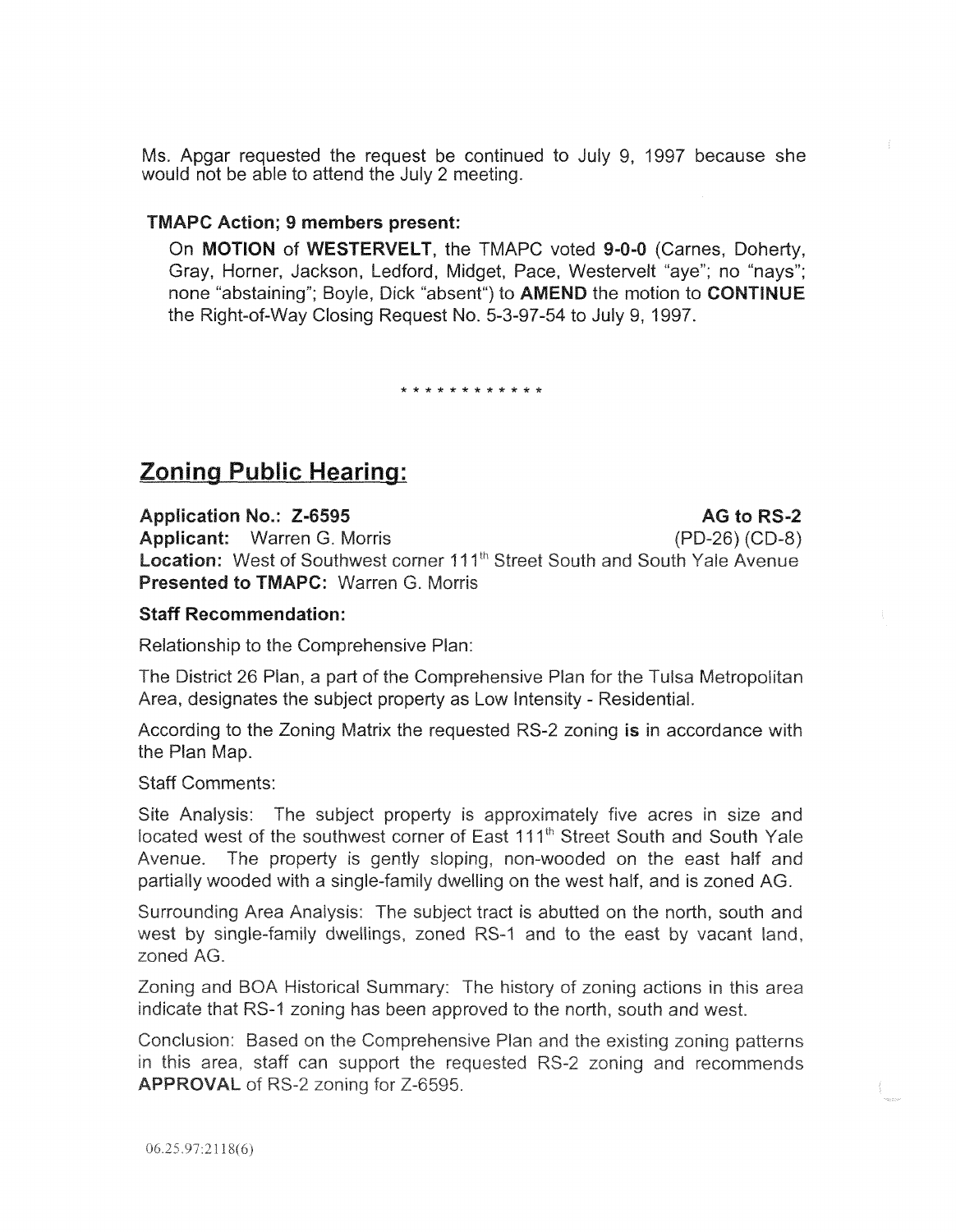## Applicant's Comments:

Warren G. Morris stated he is in agreement with staff's recommendation.

#### There were no interested parties wishing to speak.

#### TMAPC Action; 8 members present:

On MOTION of HORNER, the TMAPC voted 8-0-0 (Carnes, Doherty, Gray, Horner, Jackson, Ledford, Midget, Pace, Westervelt "aye"; no "nays"; none "abstaining"; Boyle, Dick, Midget "absent") to recommend **APPROVAL** of RS-2 zoning for Z-6595 as recommended by staff.

#### Legal Description for Z-6595:

The West Half of the North Half of the North Half of the Northeast Quarter of the Northeast Quarter of Section 33, T-18-N, R-13-E, Tulsa County, State of Oklahoma, according to the U.S. Government survey thereof, and located west of the southwest corner of East 111<sup>th</sup> Street South and South Yale Avenue, Tulsa, Oklahoma.

\* \* \* \* \* \* \* \* \* \* \*

Application No.: Z-5956-SP-2a (PD-18) (CD-8)

Applicant: Thomas Mansur

Location: Southeast corner East 61<sup>st</sup> Street and South 107<sup>th</sup> East Avenue Presented to TMAPC: Thomas Mansur

(Minor Amendment to Corridor Site Plan to increase the permitted ground sign height.)

# Westervelt left the dais and indicated he would be abstaining from this item.

# Staff Recommendation:

The applicant is requesting a minor amendment to an approved corridor site plan to increase the permitted ground sign height from 25 feet to 50 feet with 216 square feet of display surface area. The approved development standards allow a 25-foot ground sign with a maximum display surface area of 240 square feet.

Staff has reviewed the request and finds the proposed location of the 50-foot ground sign is just within the freeway sign corridor being 400 feet from the publicly-acquired right-of-way of the Mingo Valley Expressway at East 61<sup>st</sup> Street South. Within a freeway sign corridor a ground sign with a maximum height of 50 feet is allowed.

Staff, therefore, recommends APPROVAL of the Minor Amendment to allow a 50-foot ground sign within the freeway sign corridor as shown on the plot plan submitted.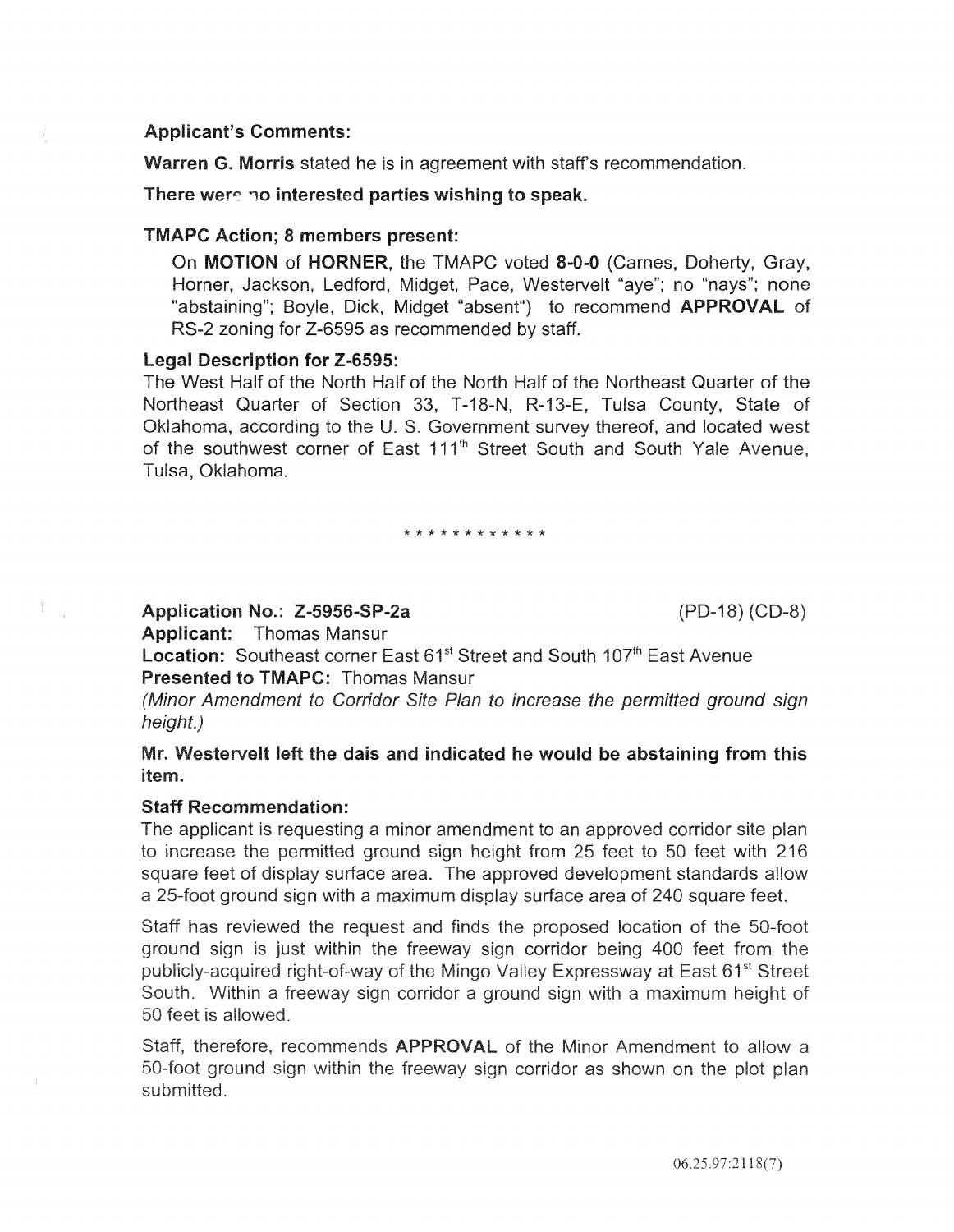NOTE: Minor Amendment approval does not constitute detailed sign plan approval.

# There were no interested parties wishing to speak.

# TMAPC Action; 8 members present:

On MOTION of HORNER, the TMAPC voted 7-0-1 (Carnes, Doherty, Gray, Horner, Jackson, Ledford, Midget, Pace "aye"; no "nays"; Westervelt "abstaining"; Boyle, Dick, Midget "absent") to **APPROVE** Minor Amendment Z-5956-SP-2a to allow a 50-foot ground sign within the freeway sign corridor as recommended by staff.

\* \* \* \* \* \* \* \* \* \* \* \*

| Application No.: PUD-564 Charles E. Norman                                                 | <b>RS-2 to CS/PUD</b> |
|--------------------------------------------------------------------------------------------|-----------------------|
| <b>Applicant:</b> Charles E. Norman                                                        | $(PD-17) (CD-5)$      |
| <b>Location:</b> North and east of northeast corner East 31 <sup>st</sup> Street and South |                       |
| <b>Memorial Drive</b>                                                                      |                       |
| (Interested party has requested a two-week continuance.)                                   |                       |

# Staff Comments:

Mr. Stump stated a request for a two-week continuance has been received from interested parties in the area. Mr. Norman has agreed to a two-week continuance. Therefore, staff recommends continuance to July 9, 1997.

# Interested **Parties** Comments:

**Jim Casey**, 10023 East 40<sup>th</sup> Street, 74146, stated he would rather hear the case today, however, he would reluctantly agree to the continuance.

# TMAPC Comments:

r. Doherty explained the TMAPC's policy is to grant interested parties one continuance.

# TMAPC Action; 8 members present:

On MOTION of DOHERTY, the TMAPC voted 8-0-0 (Carnes, Doherty, Gray, Horner, Jackson, Ledford, Pace, Westervelt "aye"; no "nays"; none "abstaining"; Boyle, Dick, Midget "absent") to **CONTINUE** the Zoning Public Hearing for PUD-564 to July 9, 1997.

\* \* \* \* \* \* \* \* \* \* \*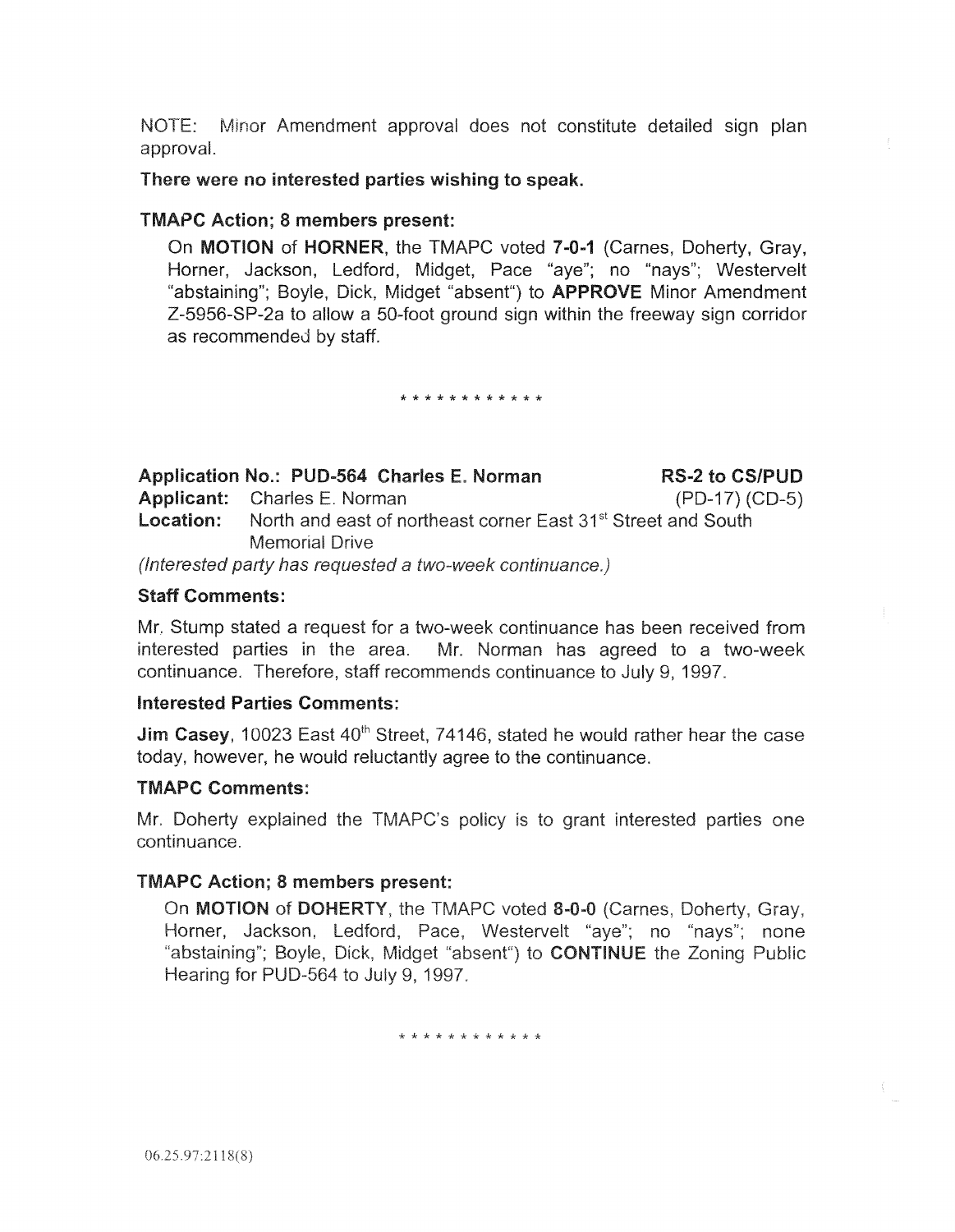# Application No.: PUD-207-16 (PD-26) (CD-8) Applicant: Glen D. Edwards Location: 6135 East 97<sup>th</sup> Street South (Minor Amendment to reduce the required garage front yard from 25' to 21'.)) Staff Recommendation:

The applicant is requesting Minor Amendment approval to reduce the required garage front yard from 25 feet to 21 feet for construction of a new dwelling. The plot plan submitted indicates the proposed two-story dwelling will have a front loading garage on the western boundary of a corner lot.

Staff review of the request finds the lot to be smaller than surrounding lots being an average of 65 feet by 96 feet. Positioning the garage four feet closer to the street on the western edge of the property does not block the line-of-sight at the intersection of East 97<sup>th</sup> Street and Maplewood Avenue. Finally, five Minor Amendments to reduce the required 25-foot garage setback due to characteristics of individual lots in the Mill Creek Addition have been approved since 1981.

Staff finds the reduction in garage setback to 21 feet will have a negligible effect and does not substantially alter the character of the PUD or surrounding dwellings. Staff, therefore, recommends APPROVAL of PUD-207-16, subject to the applicant's submitted plot plan.

# There were no interested parties wishing to speak.

# TMAPC Action; 7 members present:

On MOTION of HORNER, the TMAPC voted 7-0-0 (Carnes, Doherty, Horner, Jackson, Ledford, Pace, Westervelt "aye"; no "nays"; none "abstaining"; Boyle, Dick, Gray, Midget "absent") to APPROVE the Minor Amendment PUD-207-16 to reduce the required garage front yard from 25' to 21' as recommended by staff.

#### \* \* \* \* \* \* \* \* \* \* \* \*

Application No.: Z-5498-SP-2b

 $(PD-18) (CD-2)$ 

Applicant: Steven M. May Location: 7920 South Lewis Avenue (Minor Amendment to Corridor Site Plan to enlarge the hotel.)

# Staff Recommendation:

The applicant is requesting approval of an amendment to the corridor site plan to allow a 11,200 square foot increase in building floor area and modification of an existing 295-room hotel. The applicant is also proposing the removal of a 1,000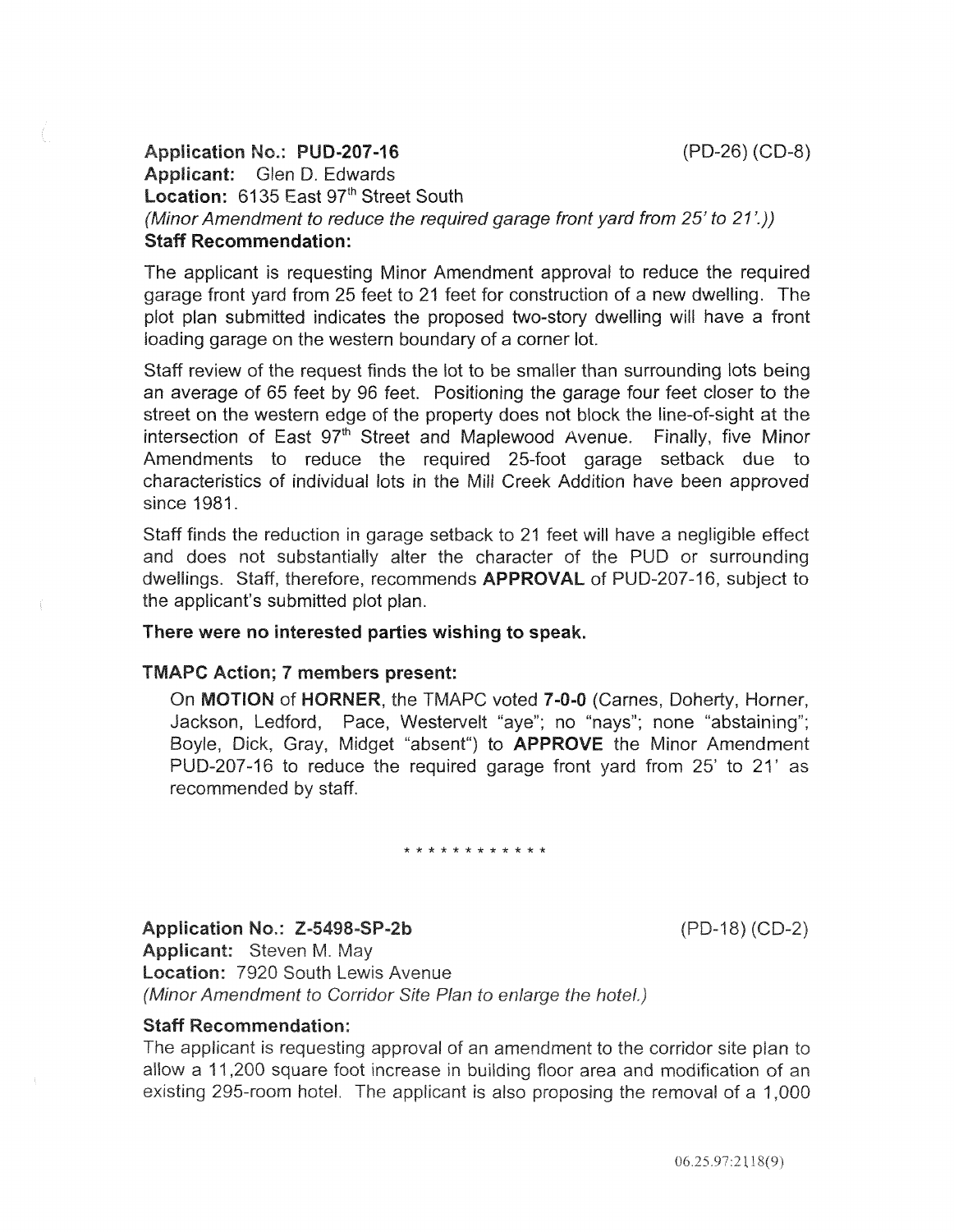square foot storage structure approved in 1995 (Z-5498-SP-2-a), adding a fence to the south property boundary, installing additional signage and modifying the existing parking to the north of the hotel.

The increase in square footage will allow the applicant to develop additional meeting and conference space and does not require the provision of additional parking under the code. The maximum building square footage, including the proposed increase in floor area, will increase to 191 ,200 square and will require 323 parking spaces. The amended site plan provides over 3232 parking spaces.

Staff has reviewed the site plan and finds the request conforms to bu!k, area, parking, circulation, landscape area and sign size and number requirements of the corridor district.

Therefore, staff recommends APPROVAL of the Minor Amendment to the Corridor Site Plan per the submitted plans subject to Landscape Plan approval by the Planning Commission prior to the issuance of a building permit and Sign Plan approval by the Planning Commission prior to the issuance of a sign permit.

# Staff Comments:

Mr. Stump stated, for the record, although the applicant has not submitted a detail landscape or sign plan, the areas shown for landscaping appear to be acceptable subject to a detail planting scheme. Also the general guidelines the applicant is proposing for signage are reasonable. Staff feels the applicant's criteria for signage is appropriate. He noted the applicant will have to submit a detail landscape and sign plan prior to a building permit being issued.

# There were no interested parties wishing to speak.

# TMAPC Action; 8 members present:

On **MOTION** of **HORNER**, the TMAPC voted 8-0-0 (Carnes, Doherty, Gray, Horner, Jackson, Ledford, Pace, Westervelt "aye"; no "nays"; none "abstaining"; Boyle, Dick, Midget "absent") to **APPROVE** the Minor Amendment Z-5498-SP-2b as recommended by staff.

\* \* \* \* \* \* \* \* \* \* \* \*

# **Other Business:**

 $(PD-6) (CD-9)$ 

AC-021 Ron Marsh 4817 South Victor Avenue (Alternative Landscape Compliance.)

#### **Staff Recommendation:**

The applicant is requesting Alternative Compliance from the irrigation requirement of the Landscape Chapter and seeks approval to utilize hose attachments to irrigate required landscape areas of a new three-dwelling unit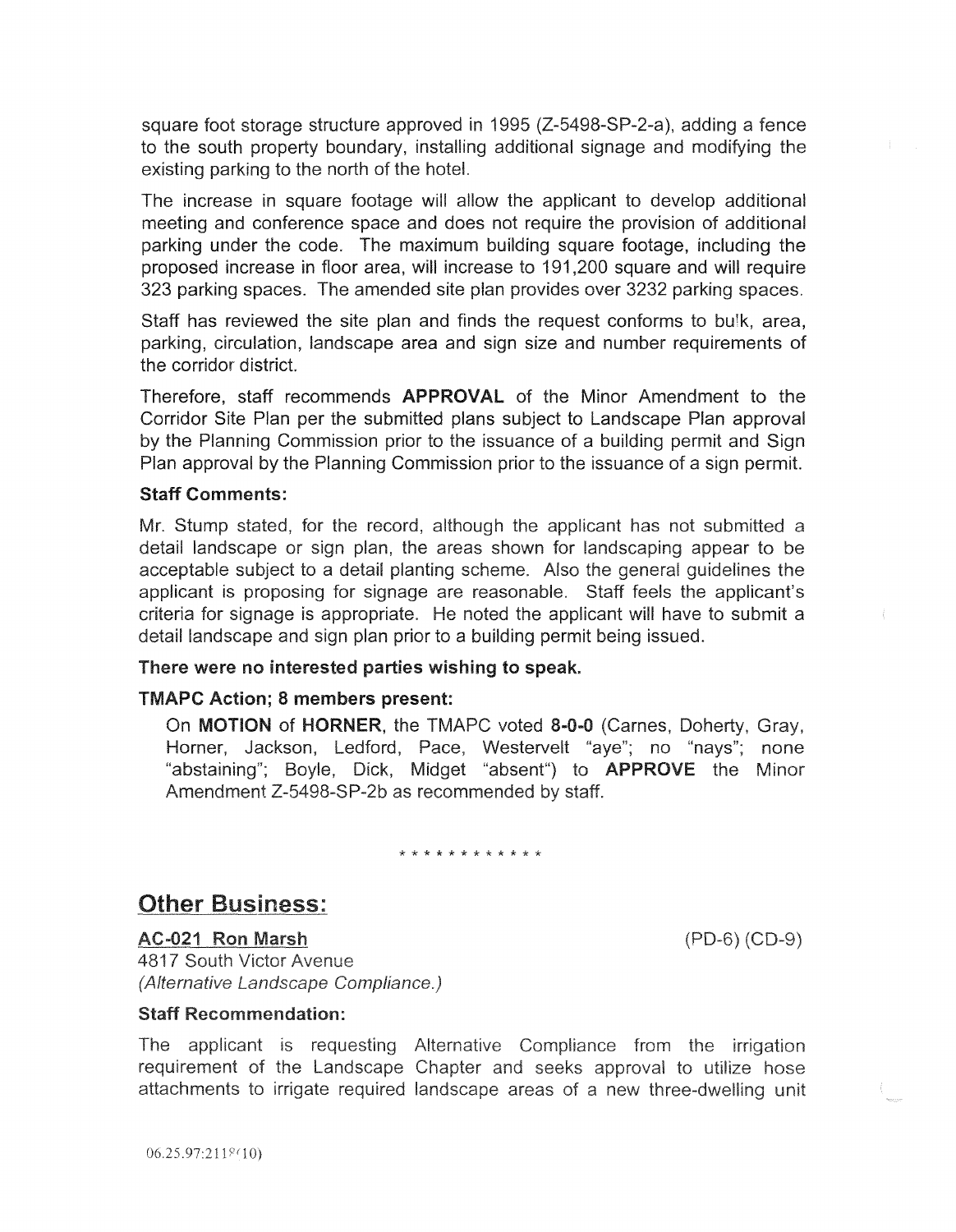development. The 30,000 square foot site contains 53 mature trees, including street yard trees, ranging from 6 inches to 32 inches with an average caliper of 12 inches. The applicant claims the existing mature trees do not require under ground irrigation and hose attachments can sufficiently irrigate required landscape areas.

Staff has reviewed the proposal and finds that the applicant's landscape plan meets all requirements of the code except that no underground irrigation system is being provided. The applicant will provide two hose attachments for each housing unit to irrigate the lawn areas of the property. None of the required landscape areas have hose attachments greater than 100 feet away.

The elimination of the underground sprinkler system and utilization of hose attachments to irrigate lawn areas will not adversely effect mature trees and is sufficient to maintain lawn areas in the front and rear of each dwelling unit.

Staff, therefore, recommends **APPROVAL** of the request to eliminate an underground irrigation system and finds the request, while not meeting the technical requirements of the landscape chapter, is equal to those requirements.

#### TMAPC Action; 8 members present:

On MOTION of DOHERTY, the TMAPC voted 7-1-0 (Carnes, Doherty, Gray, Horner, Jackson, Ledford, Pace "aye"; Westervelt "nay"; none "abstaining"; Boyle, Dick, Midget "absent") to APPROVE the Alternative Landscape Compliance AC-021 to eliminate an underground irrigation system and allow hose attachment in its place as recommended by staff.

\* \* \* \* \* \* \* \* \* \* \* \*

#### AC-022 Albert Haney

(PD-17) (CD-5)

10131 East 47<sup>th</sup> Place South (Alternative Landscape Compliance.)

#### Staff Recommendation:

The applicant is requesting Alternative Landscape Compliance to permit the use of a hose attachment to irrigate three required street yard trees in an industrial district on a 125-foot by 140-foot corner lot.

Staff has reviewed the application and finds the total street yard area abutting East 47<sup>th</sup> Place South and 102<sup>nd</sup> East Avenue totals 3,750 square feet and requires three trees. Due to the narrow street yard along East 47<sup>th</sup> Place, the required street yard trees are grouped in a corner location and can be more easily irrigated with a hose attachment. The plot plan indicates a hose attachment will be placed less than 50 feet from the required trees.